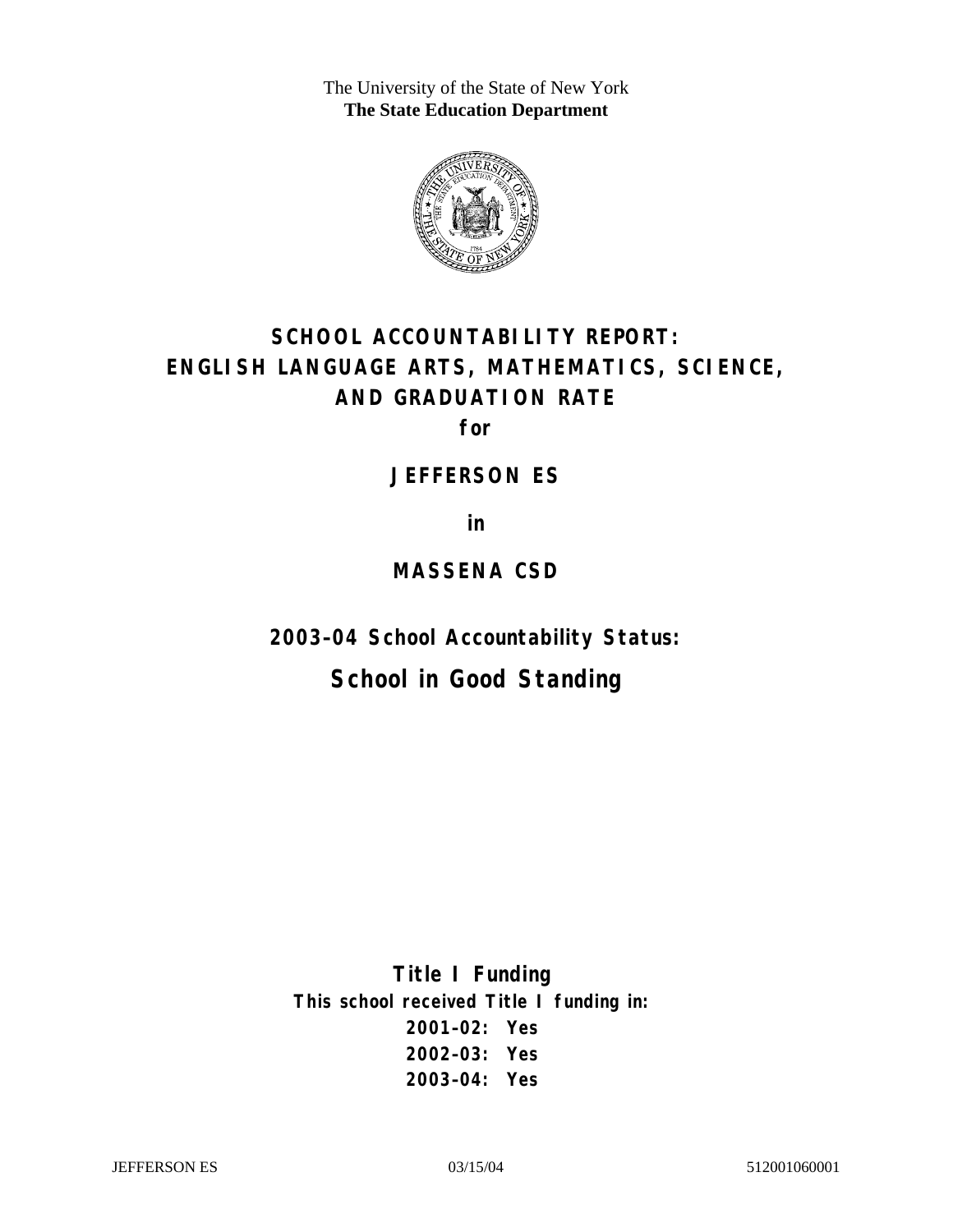### **District/School Accountability Status Categories**

The list below defines the district or school status categories under New York State's district and school accountability system, which is divided into a Federal Title I component and a State component. A district or school that does not receive Title I funding in a school year does not have a federal status in that year. Schools receiving Title I funds that are not in good standing must provide school choice for their students; those in need of improvement year 2 and beyond must also provide Supplemental Education Services to eligible students. Other consequences for districts and schools not in good standing can be found at: www.emsc.nysed.gov/deputy/nclb/accountability/siinfo.htm. To be removed from any improvement status, a district or school must make Adequate Yearly Progress (AYP) for two consecutive years, or in the case of a School Under Registration Review, achieve the performance targets established for the school by the Commissioner.

**District/School in Good Standing:** A district or school is considered to be in good standing if it has not been identified as a District or School in Need of Improvement, Requiring Corrective Action, Planning for Restructuring, or Requiring Academic Progress, or as a School Under Registration Review.

**District/School Requiring Academic Progress:** Under the State component of New York's accountability system, a district or school that did not make AYP in the same grade and subject for two consecutive years is considered a School Requiring Academic Progress (Year 1) the following year. In each succeeding year that the school fails to make AYP, the year designation is incremented by one.

**District/School in Need of Improvement (Year 1):** A district or school that has not made AYP for two consecutive years in the same grade or subject while receiving Title I funds is considered a District/School in Need of Improvement (Year 1) the following year.

**District/School in Need of Improvement (Year 2):** A District or School in Need of Improvement (Year 1) that does not make AYP in the grade or subject for which it was identified while receiving Title I funds is considered a District or School in Need of Improvement (Year 2) the following year.

**District/School Requiring Corrective Action:** A District or School in Need of Improvement (Year 2) that does not make AYP in the grade or subject for which it was identified while receiving Title I funds is considered a District or School Requiring Corrective Action the following year.

**District/School Planning for Restructuring:** A District or School Requiring Corrective Action that does not make AYP in the grade or subject for which it was identified while receiving Title I funds is considered a District or School Planning for Restructuring the following year.

**School Under Registration Review (SURR):** Schools that are farthest from the State standard and have been determined by the Commissioner to be most in need of improvement are Schools Under Registration Review. These schools must achieve performance targets specified by the Commissioner of Education in their area(s) of identification within a prescribed timeframe or risk having their registration revoked by the Board of Regents.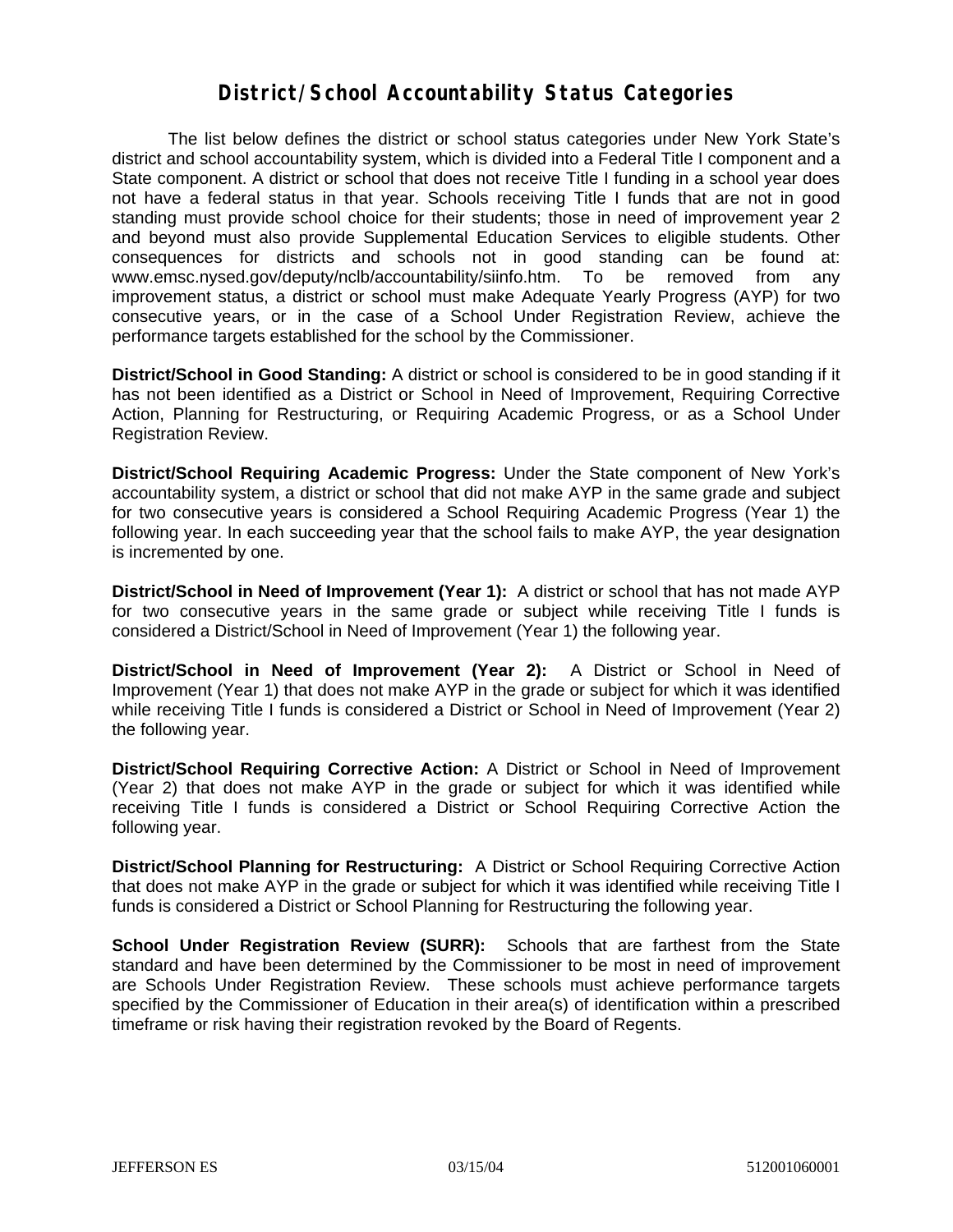# **Elementary-Level English Language Arts**

Definitions of terms, such as Performance Index and Effective Annual Measurable Objective (AMO), are in the glossary, which is the last page of this report.

**For a school to make Adequate Yearly Progress (AYP) in 2002–03, every accountability group must make AYP.** 

**For an accountability group to make AYP in 2002–03, it must** 

- 1. meet the 95 percent participation requirement (*2002–03 Participation*), *and*
- 2. *either* meet its Effective AMO *or* make safe harbor (*2002–03 Performance* and *Standards*).

To meet the participation requirement, 95 percent of the grade 4 enrollment in each accountability group with 40 or more students must

be tested. To meet the Effective AMO, the Performance Index for each group with 30 or more continuously enrolled students must equal or exceed the Effective AMO. To make safe harbor, the Performance Index of each of these groups must equal or exceed its ELA safe harbor target *and* the group must meet the elementary-level science qualification for safe harbor. (See the elementary-level science page of this report for further information on meeting the science qualification for safe harbor.)

*ELA Safe Harbor Targets:* The elementary-level 2002–03 ELA Safe Harbor Target is calculated by using the following equation: 2001–02 PI + (200 – the 2001–02 PI) <sup>×</sup> 0.10. The 2003–04 ELA Safe Harbor Target is calculated by using the following equation: 2002–03 PI + (200 – the 2002–03 PI)  $\times$  0.10. The 2003–04 target is provided for groups whose PI was below the Effective AMO in 2002–03.

| <b>Accountability Group</b>       | 2002-03 Participation |                                    | 2002-03 Performance*                                    |                      | 2002-03 Standards |                                     |                                                           |                                                              | 2003-04                                           |
|-----------------------------------|-----------------------|------------------------------------|---------------------------------------------------------|----------------------|-------------------|-------------------------------------|-----------------------------------------------------------|--------------------------------------------------------------|---------------------------------------------------|
|                                   | Grade 4<br>Enrollment | Percent of<br>Enrollment<br>Tested | Count of<br>Continuously<br>Enrolled<br><b>Students</b> | Performance<br>Index | Effective<br>AMO  | <b>ELA Safe</b><br>Harbor<br>Target | Met the<br>Science<br>Qualification<br>for Safe<br>Harbor | <b>Made</b><br><b>AYP</b> in<br><b>ELA</b> in<br>$2002 - 03$ | <b>ELA Safe</b><br><b>Harbor</b><br><b>Target</b> |
| All Students                      | 69                    | 100%                               | 68                                                      | 160                  | 111               |                                     |                                                           | <b>Yes</b>                                                   |                                                   |
| <b>Students with Disabilities</b> |                       |                                    |                                                         |                      |                   |                                     |                                                           |                                                              |                                                   |
| American Indian/Alaskan Native    | 17                    |                                    | 17                                                      |                      |                   |                                     |                                                           |                                                              |                                                   |
| <b>Black</b>                      |                       |                                    |                                                         |                      |                   |                                     |                                                           |                                                              |                                                   |
| Hispanic                          |                       |                                    |                                                         |                      |                   |                                     |                                                           |                                                              |                                                   |
| Asian or Pacific Islander         |                       |                                    |                                                         |                      |                   |                                     |                                                           |                                                              |                                                   |
| White                             | 51                    | 100%                               | 50                                                      | 154                  | 110               |                                     |                                                           | <b>Yes</b>                                                   |                                                   |
| Limited English Proficient        | $\overline{2}$        |                                    | $\overline{2}$                                          |                      |                   |                                     |                                                           |                                                              |                                                   |
| Economically Disadvantaged        | 44                    | 100%                               | 43                                                      | 165                  | 108               |                                     |                                                           | <b>Yes</b>                                                   |                                                   |
| <b>Final AYP Determination</b>    |                       |                                    |                                                         |                      |                   |                                     |                                                           | <b>Yes</b>                                                   |                                                   |

\*For schools with fewer than 30 continuously enrolled tested students in 2002–03, data for 2001–02 and 2002–03 were combined to determine counts and PIs.

\*\*Groups with a "\*\*" are not required to meet the science qualification for safe harbor to make safe harbor in English and mathematics because fewer than 30 students in the group were administered the science test.

**State accountability status in elementary-level English language arts: School in Good Standing** 

Title I accountability status in elementary-level English language arts: School in Good Standing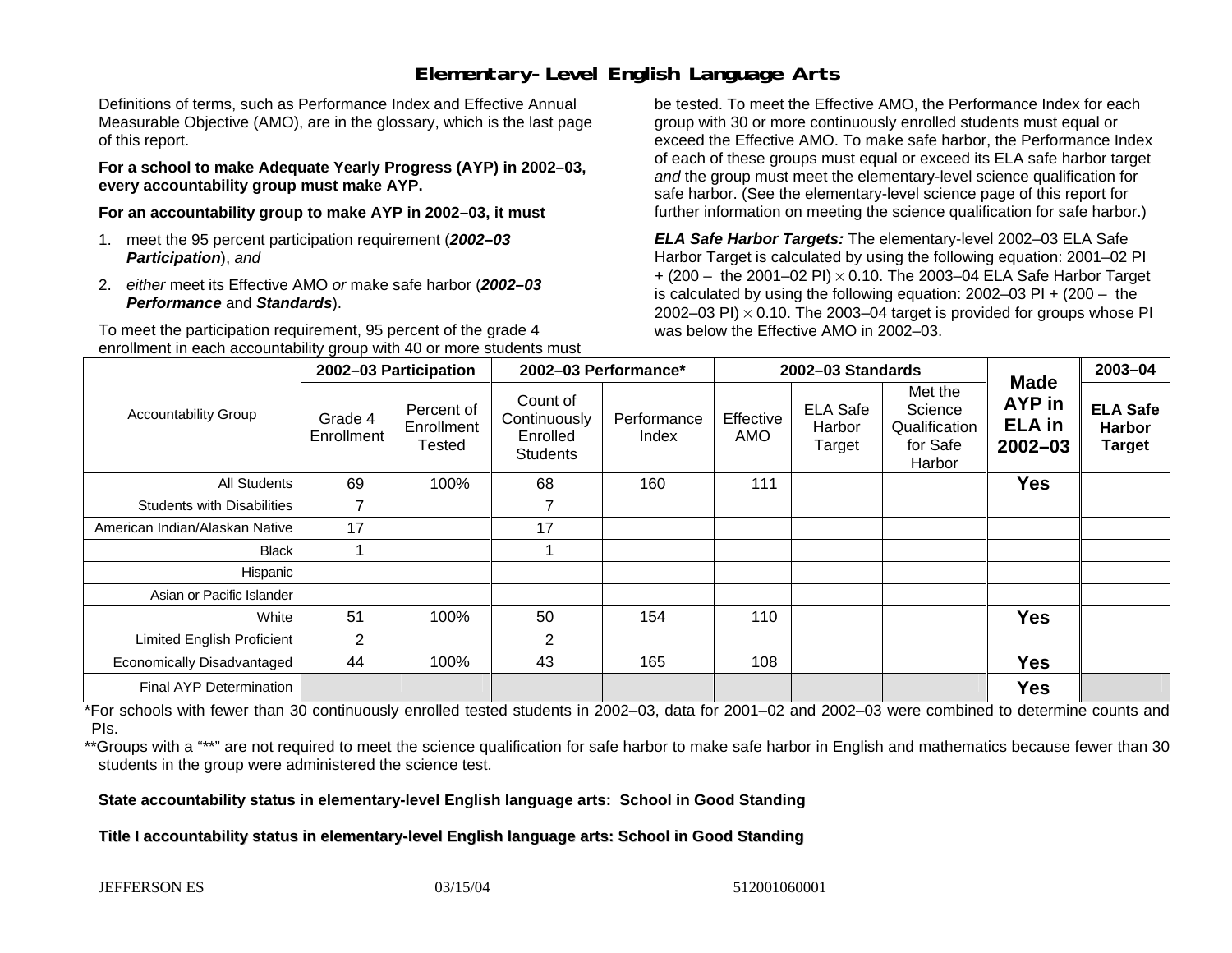# **Elementary-Level Mathematics**

Definitions of terms, such as Performance Index and Effective Annual Measurable Objective (AMO), are in the glossary, which is the last page of this report.

**For a school to make Adequate Yearly Progress (AYP) in 2002–03, every accountability group must make AYP.** 

**For an accountability group to make AYP in 2002–03, it must** 

- 1. meet the 95 percent participation requirement (*2002–03 Participation*), *and*
- 2. *either* meet its Effective AMO *or* make safe harbor (*2002–03 Performance* and *Standards*).

To meet the participation requirement, 95 percent of the grade 4 enrollment in each accountability group with 40 or more students must

be tested. To meet the Effective AMO, the Performance Index for each group with 30 or more continuously enrolled students must equal or exceed the Effective AMO. To make safe harbor, the Performance Index of each of these groups must equal or exceed its math safe harbor target *and* the group must meet the elementary-level science qualification for safe harbor. (See the elementary-level science page of this report for further information on meeting the science qualification for safe harbor.)

*Math Safe Harbor Targets:* The elementary-level 2002–03 Math Safe Harbor Target is calculated by using the following equation: 2001–02 PI + (200 – the 2001–02 PI) × 0.10. The 2003–04 Math Safe Harbor Target is calculated by using the following equation: 2002–03 PI + (200  $-$  the 2002–03 PI)  $\times$  0.10. The 2003–04 target is provided for groups whose PI was below the Effective AMO in 2002–03.

| <b>Accountability Group</b>       | 2002-03 Participation |                                    | 2002-03 Performance*                                    |                      | 2002-03 Standards       |                               |                                                           |                                                               | 2003-04                                            |
|-----------------------------------|-----------------------|------------------------------------|---------------------------------------------------------|----------------------|-------------------------|-------------------------------|-----------------------------------------------------------|---------------------------------------------------------------|----------------------------------------------------|
|                                   | Grade 4<br>Enrollment | Percent of<br>Enrollment<br>Tested | Count of<br>Continuously<br>Enrolled<br><b>Students</b> | Performance<br>Index | Effective<br><b>AMO</b> | Math Safe<br>Harbor<br>Target | Met the<br>Science<br>Qualification<br>for Safe<br>Harbor | <b>Made</b><br><b>AYP</b> in<br><b>Math in</b><br>$2002 - 03$ | <b>Math Safe</b><br><b>Harbor</b><br><b>Target</b> |
| All Students                      | 69                    | 100%                               | 68                                                      | 178                  | 124                     |                               |                                                           | <b>Yes</b>                                                    |                                                    |
| <b>Students with Disabilities</b> | $\overline{7}$        |                                    | $\overline{7}$                                          |                      |                         |                               |                                                           |                                                               |                                                    |
| American Indian/Alaskan Native    | 17                    |                                    | 17                                                      |                      |                         |                               |                                                           |                                                               |                                                    |
| <b>Black</b>                      |                       |                                    |                                                         |                      |                         |                               |                                                           |                                                               |                                                    |
| Hispanic                          |                       |                                    |                                                         |                      |                         |                               |                                                           |                                                               |                                                    |
| Asian or Pacific Islander         |                       |                                    |                                                         |                      |                         |                               |                                                           |                                                               |                                                    |
| White                             | 51                    | 100%                               | 50                                                      | 176                  | 123                     |                               |                                                           | <b>Yes</b>                                                    |                                                    |
| <b>Limited English Proficient</b> | 2                     |                                    | 2                                                       |                      |                         |                               |                                                           |                                                               |                                                    |
| Economically Disadvantaged        | 44                    | 100%                               | 43                                                      | 177                  | 121                     |                               |                                                           | <b>Yes</b>                                                    |                                                    |
| <b>Final AYP Determination</b>    |                       |                                    |                                                         |                      |                         |                               |                                                           | <b>Yes</b>                                                    |                                                    |

\*For schools with fewer than 30 continuously enrolled tested students in 2002–03, data for 2001–02 and 2002–03 were combined to determine counts and PIs. \*\*Groups with a "\*\*" are not required to meet the science qualification for safe harbor to make safe harbor in English and mathematics because fewer than 30 students in the group were administered the science test.

**State accountability status in elementary-level mathematics: School in Good Standing** 

Title I accountability status in elementary-level mathematics: School in Good Standing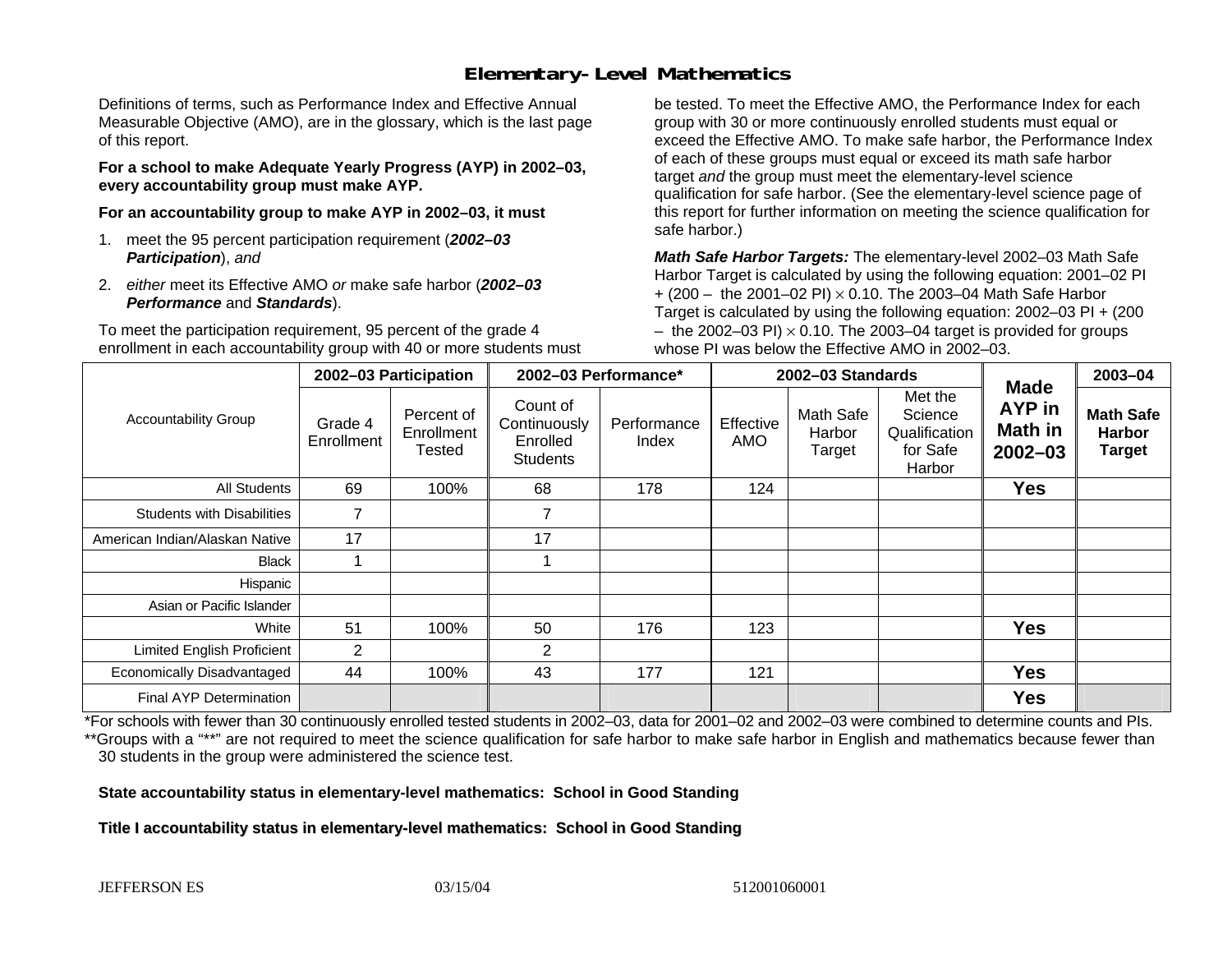## **Elementary-Level Science**

Definitions of terms, such as Progress Target and Adequate Yearly Progress (AYP), are in the glossary, which is the last page of this report.

*Made AYP in Science in 2002–03:* For a school to make AYP in science, the Percent At or Above SDL for the "All Students" group must equal or exceed the State Science Standard or the Science Progress Target.

**State Designated Level (SDL):** The score that students taking the elementary-level science test must equal or exceed on the written portion of the test to meet the State Science Standard.

*Qualification for Safe Harbor in Elementary-Level ELA and Math:* For an accountability group to be considered Qualified for Safe Harbor in Elementary-Level ELA and Math, the Percent At or Above SDL must equal or exceed the State Science Standard or the Science Progress Target in elementary-level science for that group. Groups with fewer than 30 students tested in elementary-level science are not subject to this qualification criterion.

*Science Progress Targets:* The elementary-level 2002–03 Science Progress Target is calculated by adding one point to the 2001–02 Percent At or Above SDL. The 2003–04 Science Progress Target is calculated by multiplying the 2002–03 Percent At or Above SDL by two and then adding one point. The 2003–04 target is provided for groups whose Percent At or Above SDL was below the State Science Standard in 2002–03.

|                                   |                                                         | 2002-03 Performance*       | 2002-03 Standards            |                               |                                             | $2002 - 03$                                                             | 2003-04                       |
|-----------------------------------|---------------------------------------------------------|----------------------------|------------------------------|-------------------------------|---------------------------------------------|-------------------------------------------------------------------------|-------------------------------|
| <b>Accountability Group</b>       | Count of<br>Continuously<br>Enrolled<br><b>Students</b> | Percent At or<br>Above SDL | State<br>Science<br>Standard | Science<br>Progress<br>Target | <b>Made AYP</b><br>in Science<br>in 2002-03 | Qualified for<br>Safe Harbor in<br>Elementary-<br>Level ELA and<br>Math | Science<br>Progress<br>Target |
| All Students                      | 67                                                      | 87                         | 40                           |                               | <b>Yes</b>                                  | Yes                                                                     |                               |
| <b>Students with Disabilities</b> | 7                                                       |                            |                              |                               |                                             |                                                                         |                               |
| American Indian/Alaskan Native    | 17                                                      |                            |                              |                               |                                             |                                                                         |                               |
| <b>Black</b>                      |                                                         |                            |                              |                               |                                             |                                                                         |                               |
| Hispanic                          |                                                         |                            |                              |                               |                                             |                                                                         |                               |
| Asian or Pacific Islander         |                                                         |                            |                              |                               |                                             |                                                                         |                               |
| White                             | 49                                                      | 84                         | 40                           |                               |                                             | <b>Yes</b>                                                              |                               |
| Limited English Proficient        | 2                                                       |                            |                              |                               |                                             |                                                                         |                               |
| Economically Disadvantaged        | 42                                                      | 83                         | 40                           |                               |                                             | Yes                                                                     |                               |
| <b>Final AYP Determination</b>    |                                                         |                            |                              |                               | <b>Yes</b>                                  |                                                                         |                               |

\*For schools with fewer than 30 continuously enrolled students in 2002–03, data for 2001–02 and 2002–03 were combined to determine counts and percents at or above SDL.

#### **State accountability status in elementary-level science: School in Good Standing**

#### Title I accountability status in elementary-level science: School in Good Standing